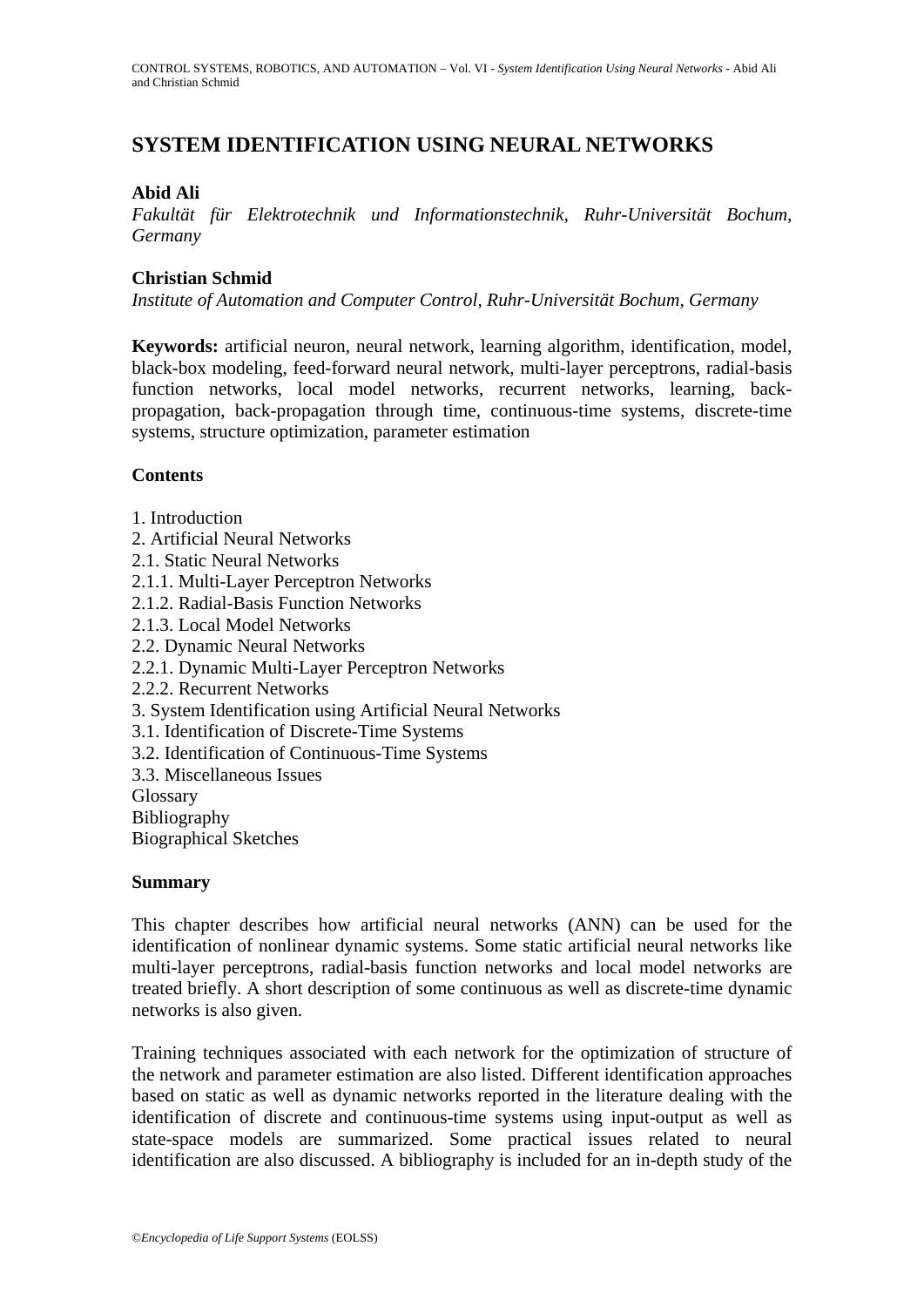subjects presented here.

#### **1. Introduction**

Research in the field of artificial neural networks (ANN) is inspired by the biological nervous systems. Artificial neural networks are composed of simple elements, known as artificial neurons, operating in parallel. As in nature, the network function is determined largely by the connections between these elements. These connections are known as synapses. A neural network can be trained to perform a particular function by adjusting the synaptic weights between its elements.

Commonly, synaptic weights of neural networks are adjusted, or trained, so that a particular input leads to a specific target output. Mostly, a network is adjusted, based on a comparison of the output and the target, until the network output matches the target. Typically many such input-target pairs are used to train a network.

Neural networks are characterized by their inherent nonlinearity, capability to learn, universal approximation property, parallel processing and modular structure. Typical applications of neural networks include pattern recognition, classification, function approximation, system identification, speech recognition, vision and control.

In late nineteen eighties the research interest in the capabilities of artificial neural networks as approximators of arbitrary continuous functions was put into focus. This was the time when artificial neural networks found another interesting area of application, the nonlinear system identification (see *Identification of Nonlinear Systems*). This interest reached its climax in mid 1990s. The earlier concepts used multilayer perceptron (MLP) networks for identification tasks. In the meantime researchers began to use radial-basis functions (RBF) to construct neural networks.

Due to the linear-in-parameter property of the output layer, RBF networks attracted the attention of people working on approximation and system identification. MLP and RBF networks have proven themselves good means for nonlinear system identification. The major drawback of such black-box models is that the network parameters have no direct correspondence to the physical system parameters.

If the parameters of a linearized model of the system at current point of operation or the gradient of some objective function are to be calculated, then the gradient of this neural model has to be calculated. This calculation is computationally expensive.

Moreover, the presence of over- or under-fitting ripples in RBF or MLP network-based approximations may lead to erroneous gradient calculations. In the past ten years much attention has been given to the application of another type of networks, known as local model networks (LMN), to system identification.

The most popular form of these networks uses local linear models (LLM). The local model networks decompose the input space of the nonlinear mapping into different local regions and estimate a linear model for each region.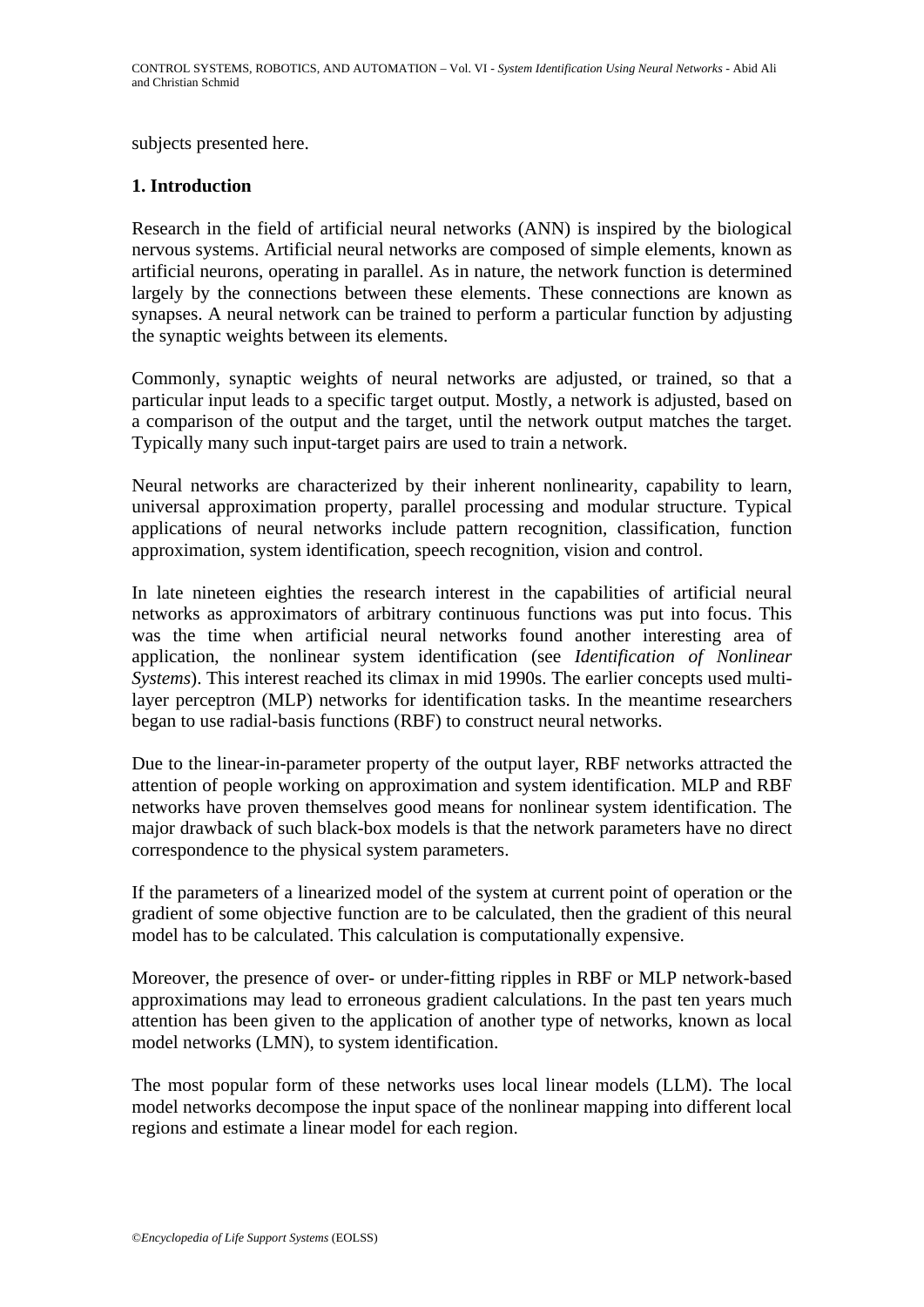If the number of regions is sufficiently large and the operating regions overlap properly then any nonlinear mapping can be approximated smoothly. This smoothness of approximation is necessary if a model-based controller is to be designed, or the model gradients are required for some optimization purposes.

Another major advantage of such networks is the exploitation of linear design techniques while devising corresponding controller networks. One can find in the literature some identification approaches based on other types of neural networks like Cerebellar Model Arithmetic Computer (CMAC) and B-spline networks.

All the networks described above do not contain internal dynamics. In order to use these networks for the identification of nonlinear dynamic systems external dynamic elements are necessary. The networks having internal dynamics like dynamic multi-layer perceptrons and recurrent networks, have also been tried for identification purposes. But due to their internal dynamics, stability problems must be considered.

Training of these networks normally possesses relatively poor convergence properties when compared with static networks. Research in the field of neural identification has been focused mainly on estimating discrete-time nonlinear input-output models. Such models are described by nonlinear difference equations.

A little attention was given to the identification of nonlinear state-space models. Neural identification of nonlinear continuous-time models is also under-represented in the literature. See *General Models of Dynamic Systems* for description of these models.

This chapter describes some application possibilities of neural networks in nonlinear system identification. As there is no chapter in the whole theme dedicated to the introduction of artificial neural networks, the next section is devoted for a brief introduction of some network paradigms and their learning algorithms. Static as well as dynamic networks are introduced in this section.

As the objective is system identification, the neural paradigms are described from the approximation point of view. Section 3 describes how these neural networks can be applied to the identification of nonlinear dynamic systems. Different approaches for the identification of discrete as well as continuous-time models are presented.

### **2. Artificial Neural Networks**

A neuron is the smallest information processing unit in a neural network. A simple model of an artificial neuron is given in Figure 1. Variables  $u_1, u_2, ..., u_r$  stand for the inputs to the neuron and *y* represents its output. All the inputs multiplied by their respective synaptic weights  $w_1, w_2, ..., w_r$  are summed up in the summing junction.

A bias term *b* is subtracted from this weighted sum to determine the internal activity *a* of the neuron. The output *y* is a nonlinear function of the internal activity and can be given as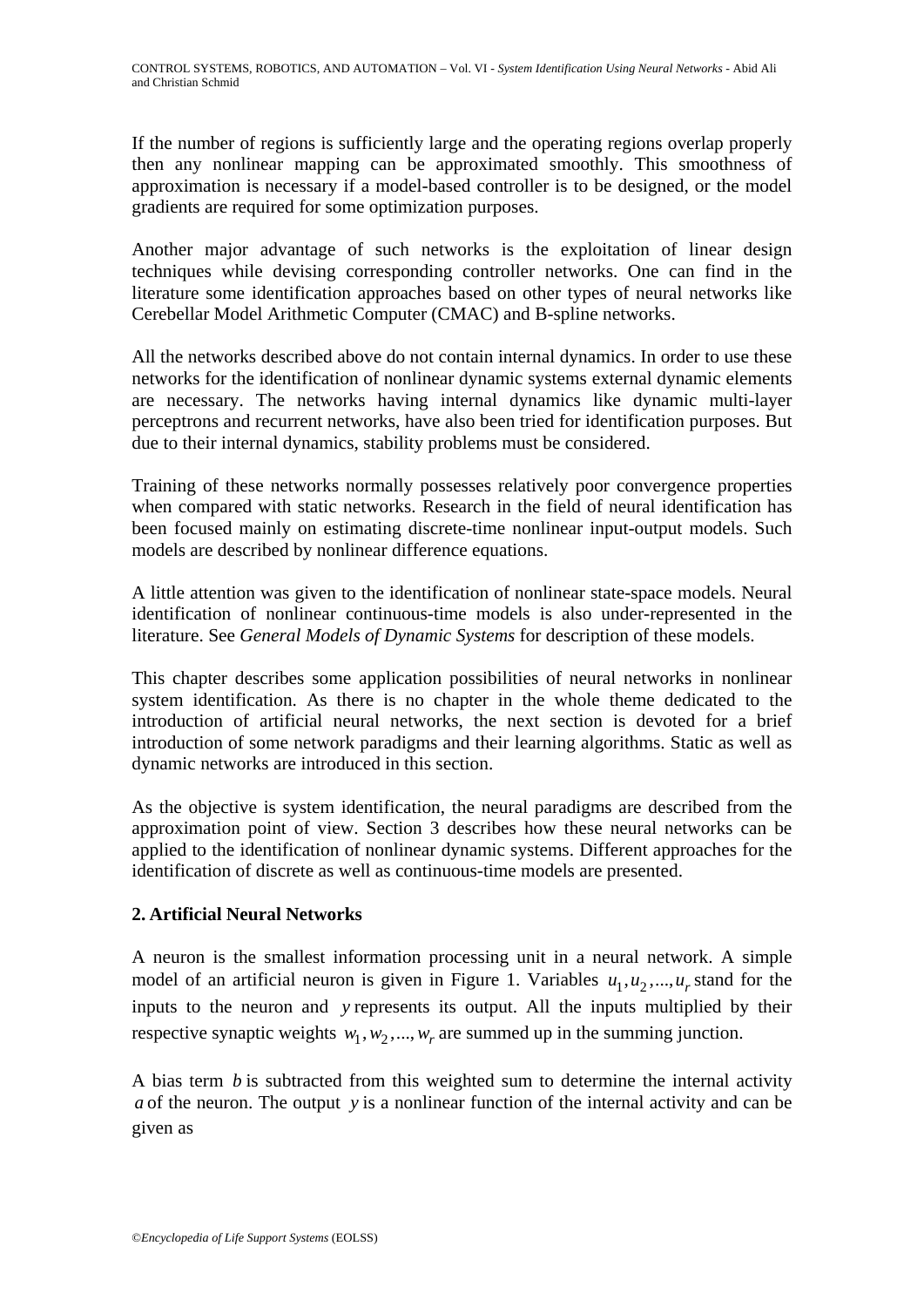



Figure 1: A simple model of an artificial neuron

The function *f* is known as the activation or squashing function, which maps the internal activity *a* to a closed interval  $[0,1]$  or alternatively $[-1,1]$ . There are several types of this function reported in the literature, e.g. threshold functions, saturated linear functions and sigmoid functions.

These functions are described in Table 1. Neurons with threshold functions are binary processing units and are useful for classification and decision tasks. For the identification purposes, where a smooth approximation of a nonlinear function is desired, sigmoid functions are preferred.

Another advantage of the sigmoid functions is that these functions are differentiable, which is a requirement when gradient-based learning techniques are to be applied to train the neural network.

 $u_r$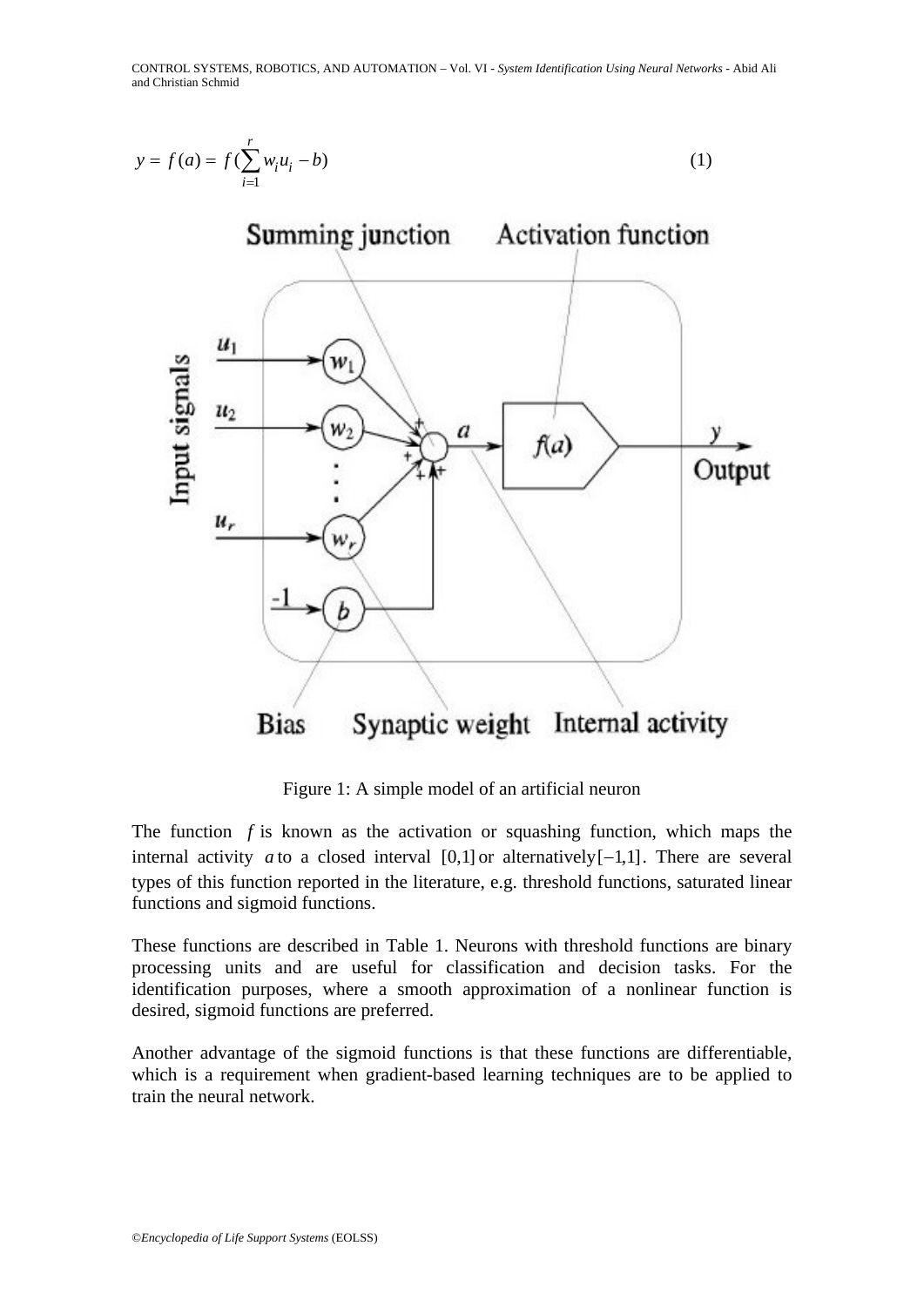CONTROL SYSTEMS, ROBOTICS, AND AUTOMATION – Vol. VI - *System Identification Using Neural Networks* - Abid Ali and Christian Schmid



Table 1: Some examples of activation functions

A neural network is composed of a small or large number of neurons which are coupled with each other. In general these neurons are arranged in different layers. Neural networks consisting of more than one layer are termed as multi-layer networks.

 Based on the different possibilities of neuron interconnections the networks can be categorized as static or dynamic networks.

Before a network can perform the desired task, it should be trained. Training is performed by feeding the network with a set of data patterns and adjusting its synaptic weights in order to achieve a desired response to input data. The algorithms used to train the networks are known as learning algorithms.

A learning algorithm is a set of rules, which are applied during the training phase to adjust the parameters of the neural network in order to perform better.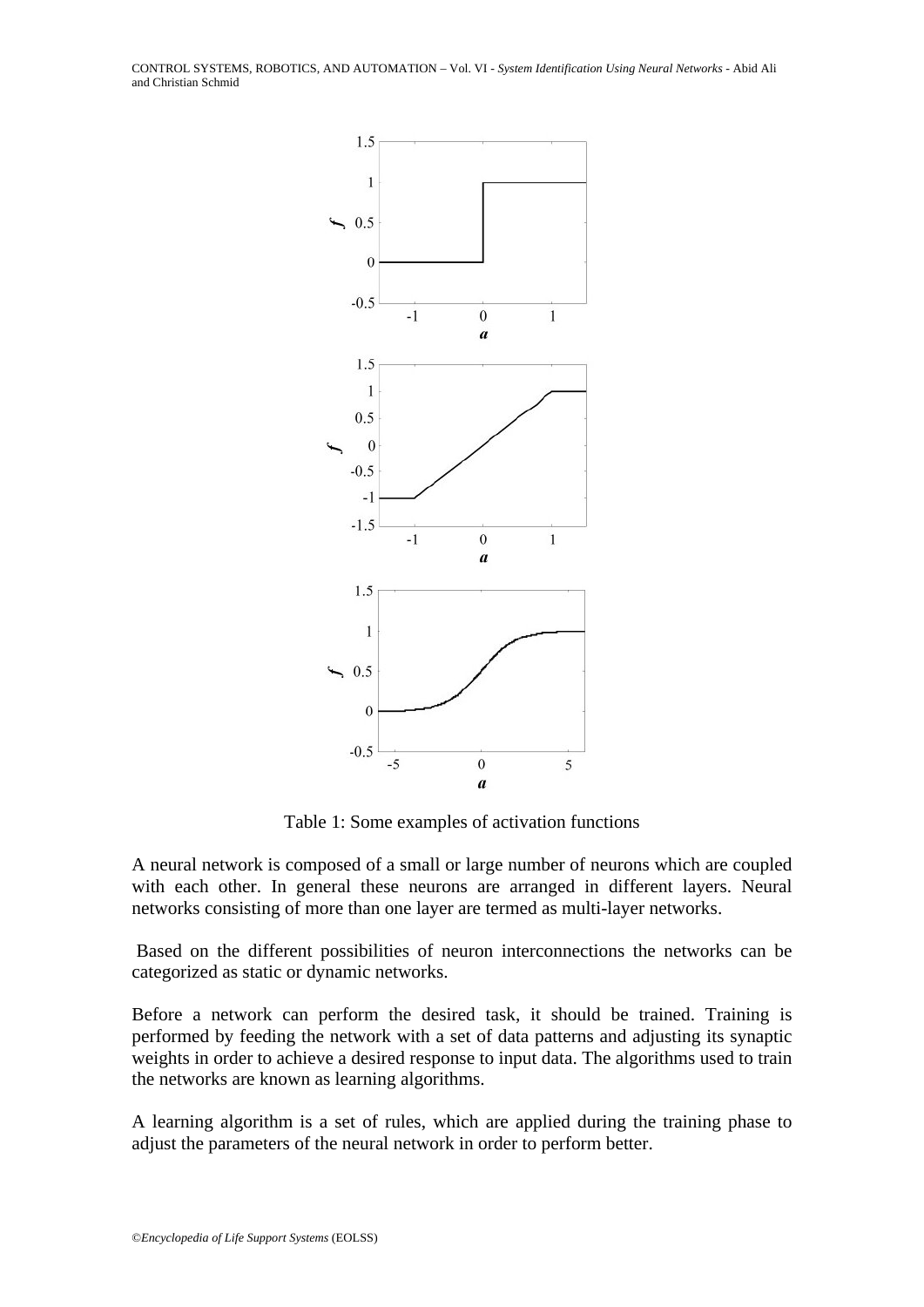-

- -

# TO ACCESS ALL THE **19 PAGES** OF THIS CHAPTER, [C](https://www.eolss.net/ebooklib/sc_cart.aspx?File=E6-43-10-04)[lick here](http://www.eolss.net/Eolss-sampleAllChapter.aspx)

#### **Bibliography**

Bohn C. (2000). *Recursive Parameter Estimation for Nonlinear Continuous-Time Systems through Sensitivity-Model-Based Adaptive Filters*. Ph.D. thesis, Ruhr-Universität, Bochum. [A good treatment of sensitivity-model-based methods for the identification of nonlinear continuous time systems]

Brown M., Bossley K.M., Harris C.J. (1996). The theory and implementation of the B-spline neurofuzzy construction algorithms. In *Proceedings of the Fourth European Congress on Intelligent Techniques and Soft Computing (EUFIT '96) September 1996*, vol. 2, pp. 762 – 766, Aachen, Germany. [This paper describes some of the design choices for the development of an adaptive neurofuzzy system based on Bsplines]

Funahashi K. (1989). On the approximate realization of continuous mappings by neural networks. *Neural Networks* 2, 183 – 192. [Proves that any continuous mapping can be approximately realized by multilayer neural networks with at least one hidden layer].

Funahashi K., Nakamura Y. (1993). Approximation of dynamical systems by continuous time recurrent networks. *Neural Networks* 6, 801 – 806. [This paper deals with the trajectory approximation by continuous-time recurrent neural network]

Gupta M.M., Rao D.H. (1994). *Neuro-Control Systems*. Piscataway, NJ: IEEE Press. [This book brings together a number of historical papers important to the practical application of neural networks to identification and control]

Haykin S. (1994). *Neural Networks - A Comprehensive Foundation*. New York: Macmillan College Publishing Company. [A comprehensive treatment of fundamentals of neural networks]

Himmelblau D. (1972). *Applied Nonlinear Programming*. New York: McGraw-Hill Book Company. [This book deals with optimization techniques]

Hunt K., Johansen A. (1997). Design and analysis of gain-scheduled control using local controller networks. *International Journal of Control* 66, 619–651. [This papers deals with application of local model networks to design gain-scheduled controllers]

Hunt K.J., Irwin G.R., Warwick K. (1996). *Neural Network Engineering in Dynamic Control Systems*. London: Springer-Verlag. [A collection of different papers on applications of neural networks to control and identification]

Hunt K.J., Sbarbaro D., Żbikowski R., Gawthrop P.J. (1992). Neural networks for control systems - a survey. *International Journal of Control* 28, 1083 – 1112. [A survey of pioneering approaches of the neural identification and control]

Jin L., Nikiforuk P.N., Gupta M.M. (1995). Approximation of discrete-time state-space trajectories using dynamic recurrent neural networks. *IEEE Transactions on Automatic Control,* 40, 1266 – 1270. [Deals with the approximation capability of a class of discrete-time dynamic recurrent neural networks]

Johansson R. (1993). *System Modelling & Identification*. Englewood Cliffs, New Jersey: Prentice-Hall International, Inc. [A good book on system identification. Parameter estimation techniques for discrete as well as continuous-time systems are presented]

Junge T. (1999). *On-line Identifikation und lernende Regelung nichtlinearer Regelstrecken mittels neuronaler Netze*. Ph.D. thesis, Ruhr-Universität, Bochum. [This thesis deals with application of RBF and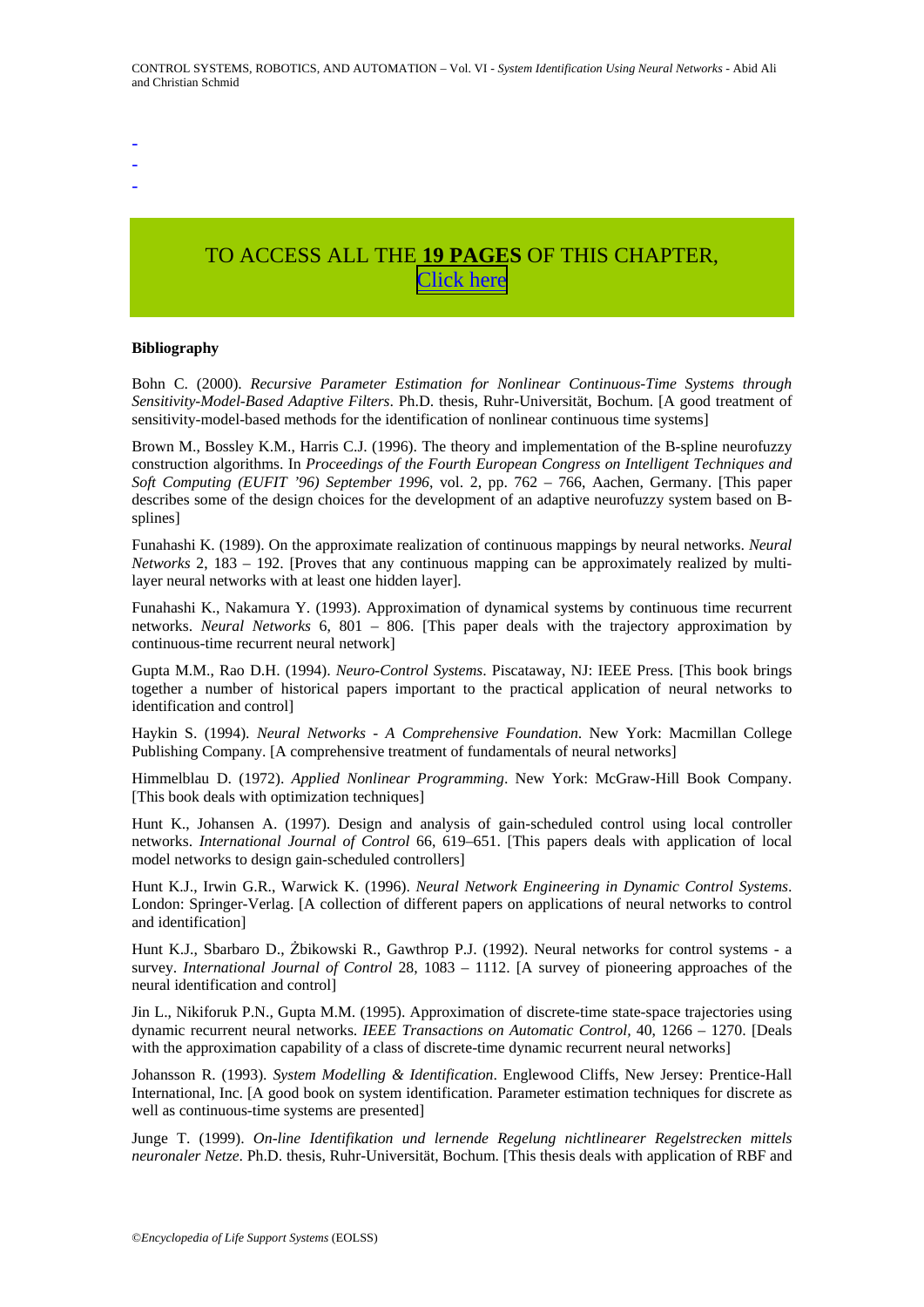local models networks to identification and control based on input-output models].

Leistritz L., Galicki M., Witte H., Kochs E. (2002). Training trajectories by continuous recurrent multilayer networks. *IEEE Transactions on neural networks* 13, 283 – 291. [A treatment of continuoustime dynamic multi-layer neural networks]

Ljung L., S¨oderstr¨om T. (1983). *Theory and Practice of Recursive Identification*. Cambridge: MIT Press. [A very good and general treatment of prediction error based recursive identification methods]

McLoone S.C., Irwin G., McLoone S.F. (2001). Constructing networks of continuous-time velocity-based models. *IEE Proceedings Control Theory and Applications* 148(5), 397 – 405. [This paper deals with estimation of velocity-based local models for continuous-time systems]

Miller W.T., Glanz F.H., Kraft L.G. (1990). CMAC: An associative neural network alternative to backpropagation. *Proceedings of the IEEE* 78, 1561 – 1567. [This paper describes the cerebellar model arithmetic computer (CMAC) neural network as an alternative to back-propagated multilayer networks]

Murray-Smith R., Johansen T.A. (1997). *Mutliple Model Approaches to Modelling and Control*. London: Taylor & Francis Ltd. [This book brings together different multiple model approaches like local model networks and fuzzy systems etc]

Narendra K., Parthasarathy K. (1990). Identification and control of dynamical systems using neural networks. *IEEE Transactions on neural networks* 1, 4–27. [One of the pioneering works on the modeling and identification and control of nonlinear systems using neural networks]

Poggio T., Girosi F. (1990). Networks for approximation and learning. *Proceedings of the IEEE* 

78, 1481 – 1497. [A major contribution to the theory, design and applications of radial basis function networks based on regularization theory]

Qin S.Z., Hu H.T., McAvoy T.J. (1992). Comparison of four neural net learning methods for dynamic system identification. *IEEE Transactions on neural networks* 3, 122 – 130. [A contribution on the comparison of different learning methods for feedforward and recurrent neural networks]

Rojas R. (1996). *Neural Networks - A Systematic Introduction*. Berlin: Springer-Verlag. [A good text book on fundamentals of neural networks]

Sjöberg J. (1995). *Non-linear System Identification with Neural Networks*. Ph.D. thesis, University

of Linköping, Sweden. [This thesis gives a unified overview of nonlinear black-box modeling and investigates the use of neural networks in system identification]

Unbehauen H. (1995). *Regelungstechnik* III. Braunschweig: Vieweg-Verlag, 5 edn. [A good German text book which also deals with identification and parameter estimation]

Unbehauen H., Rao G.P. (1990). Continuous-time approaches to system identification – a survey. *Automatica* 26(1), 23–35. [A survey of different identification schemes for continuous-time systems].

Young P. (1981). Parameter estimation for continuous-time models – a survey. *Automatica* 17(1), 23–39. [A survey paper on different parameter estimation approaches for continuous time models]

Żbikowski R., Hunt K.J. (1996). *Neural Adaptive Control Technology*. Singapore: World Scientific Publishing. [A collection of different papers on adaptive control and identification using neural networks]

#### **Biographical Sketches**

**Abid Ali** was born in Haroonabad, Pakistan. He obtained his Bachelor's Degree in Electrical Engineering from University of Engineering and Technology Lahore, Pakistan, in 1991. During 1991-1993, he worked for Siemens (Pakistan) and other companies in the field of protection, instrumentation and control of power systems and power house equipment. In 1998, he received his Diplom in Electrical Engineering from Ruhr-Universität Bochum, Germany. Currently, he is working at the Institute of Automation and Computer Control, Ruhr-Universitäty Bochum. His current research interests are in nonlinear and adaptive control, neural networks, local model networks and application of multimedia in control engineering education.

**Christian Schmid** received his Diploma Degree in Mechanical Engineering in 1972 from the University